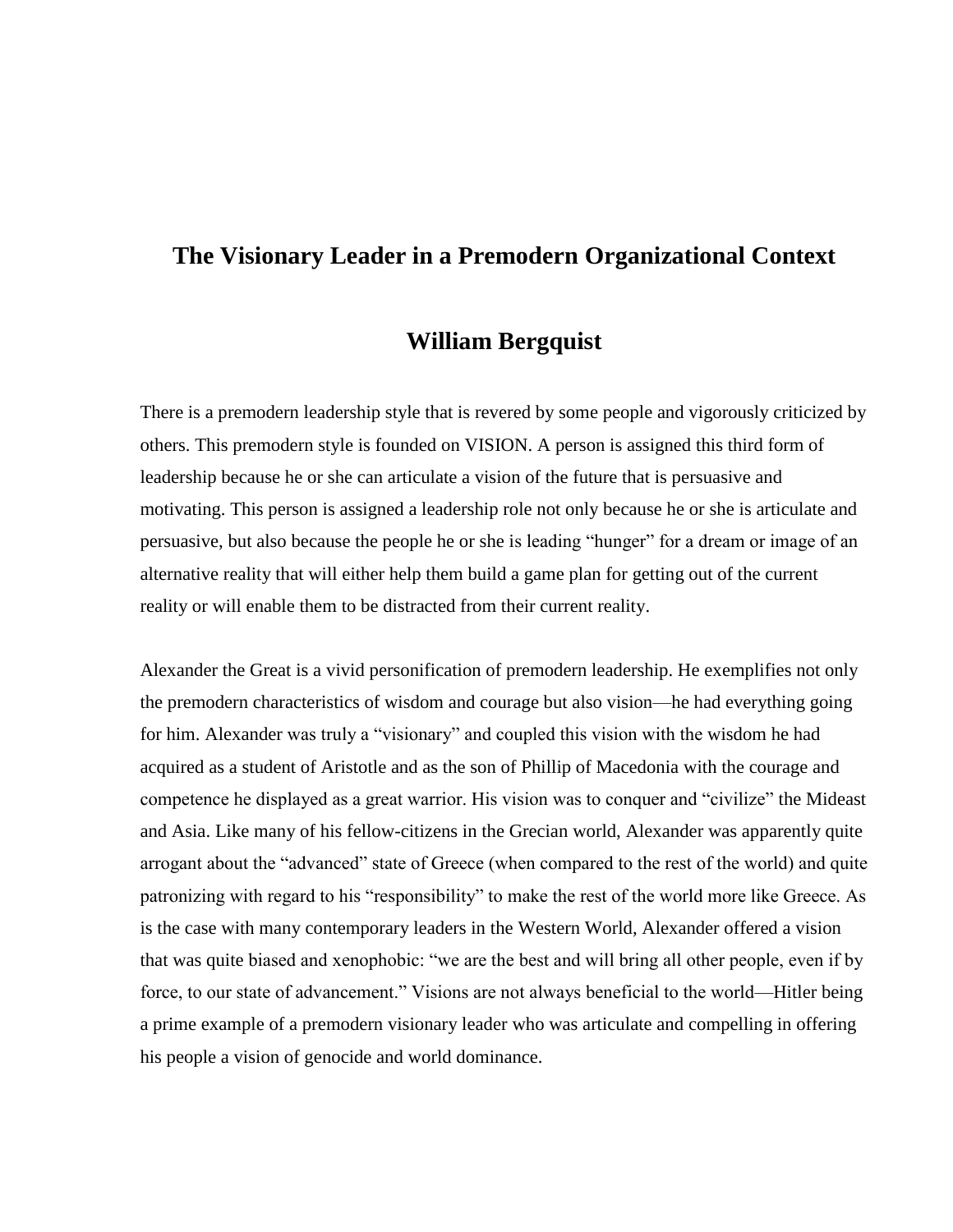#### **Leadership at the Right Time and Place**

While premodern leadership that builds on wisdom usually comes with a prestigious education, and courageous leaders receive training that prepares them to fight against the enemy, the visionary leader is someone who may not have much of an education or much training—but who is in the right place at the right time to offer a vision of the future. In fact, the visionary leader often comes to leadership with minimal preparation. His or her compelling vision often comes with a story of personal triumph over adversity and discrimination. Visionary leaders like Abraham Lincoln or Joan-of-Arc often were born in poverty and are self-taught. Other visionary leaders such as Susan B. Anthony (and the other Seneca Falls advocates for women's rights) and Martin Luther King (and the other civil rights leaders of the 1960s) grew up in a world that discriminated against them (or at least against other people "of their kind"). Visionary leaders such as Frederick Douglass offer even more compelling story of being born into slavery and escaping to freedom.

The visionary stories often contain moments of personal doubt and spiritual despair. We see this in the inspiring stories of Joan-of-Arc and Mother Teresa. Visionary stories often contain elements not only of doubt and despair, but also of wisdom and courage. Visionary leaders convey stories of sacrifice, tribulation and triumph—having parted the Red Sea or dwelled in the desert so that they might enter into a land of milk and honey. Tragically, in many instances they have led their people to a land of milk and honey, but have not been able to enter this land themselves (Moses, Lincoln, Gandhi, John and Robert Kennedy, Martin Luther King). This is a key point in understanding the premodern dynamics of visionary leadership: the vision can never be realized (just as the enemy can never be defeated if courageous leadership is to be sustained and the followers can never become too knowledgeable or experienced if leadership of wisdom is to prevail). One way to insure that the vision remains intact is to kill the visionary leader (figuratively or literally). We can sustain the vision of a new Camelot because John Kennedy never had a chance to enact his dream and can be moved by King's "I have a dream" speech in part because he was not alive to realize this dream.

It is very hard to teach anyone how to be charismatic or to provide anyone with a story that is compelling to other people. The visionary leader is typically someone who has gained their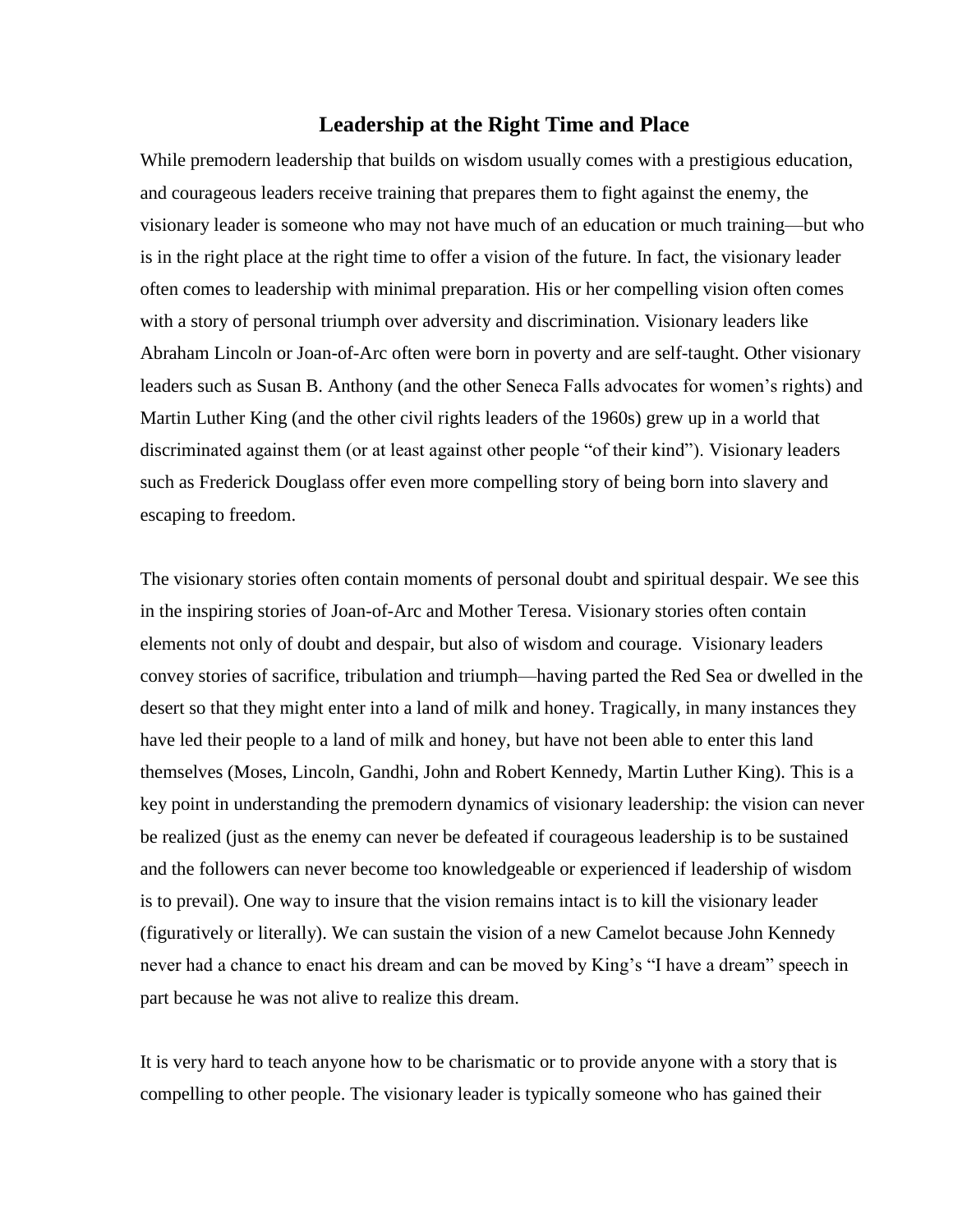"education" and "training" through their own distinctive life experiences. They may have received a prestigious education—but this usually happens "in spite of" their background. They often are the poster-boy (or poster-girl) for affirmative action. They may also have been trained as warriors (Colin Powell comes to mind), but the vision they now offer is typically one of peace: they "know" war and wish to have no further part of it.

### **Articulating the Vision**

The key to wholehearted acceptance of and sustained support for a visionary leader resides in the identification of a compelling story from the past that bridges to the future. While this story often involves something about the visionary leader's own life and struggles, it must also resonate with and align with the stories and personal aspirations of those hearing or reading this story. There is a phrase which usually reads: "think globally, but act locally." This same sentiment, slightly revised, can apply to visionary stories: "make them personal and local, but be sure that they speak to a much larger constituency."

Given that visionary leadership is dependent on the right place and the right time, it is also important that the vision is articulated at the right time and in the right place. While Lincoln's Gettysburg Address still appeals to us today, it is profound in large part because it was given at a commemoration ceremony for those soldiers who died during the bloody battle at Gettysburg. Lincoln is literally "consecrating" the ground where these young men were buried. Martin Luther King's "I have a dream" speech was similarly given on a particularly auspicious occasion (a major civil rights march on Washington D.C.) and at a very "holy" or "patriotic" location (facing the Lincoln Memorial). The visionary leader must pick the special time and place when offering a visionary statement. This statement is not meant for the everyday—for the secular or the "profane" (to use Eliade's term). It is meant for the special day and place—the "sacred" (Eliade's term).

Where and when does the visionary leader find this special place and time? This is a critical decision. Unfortunately, the visionary statement is often offered during a time when immediate, profane matters need to be addressed. The vision is being offered as a distraction from the immediate problems facing the leader and his or her followers—thus the criticality of place and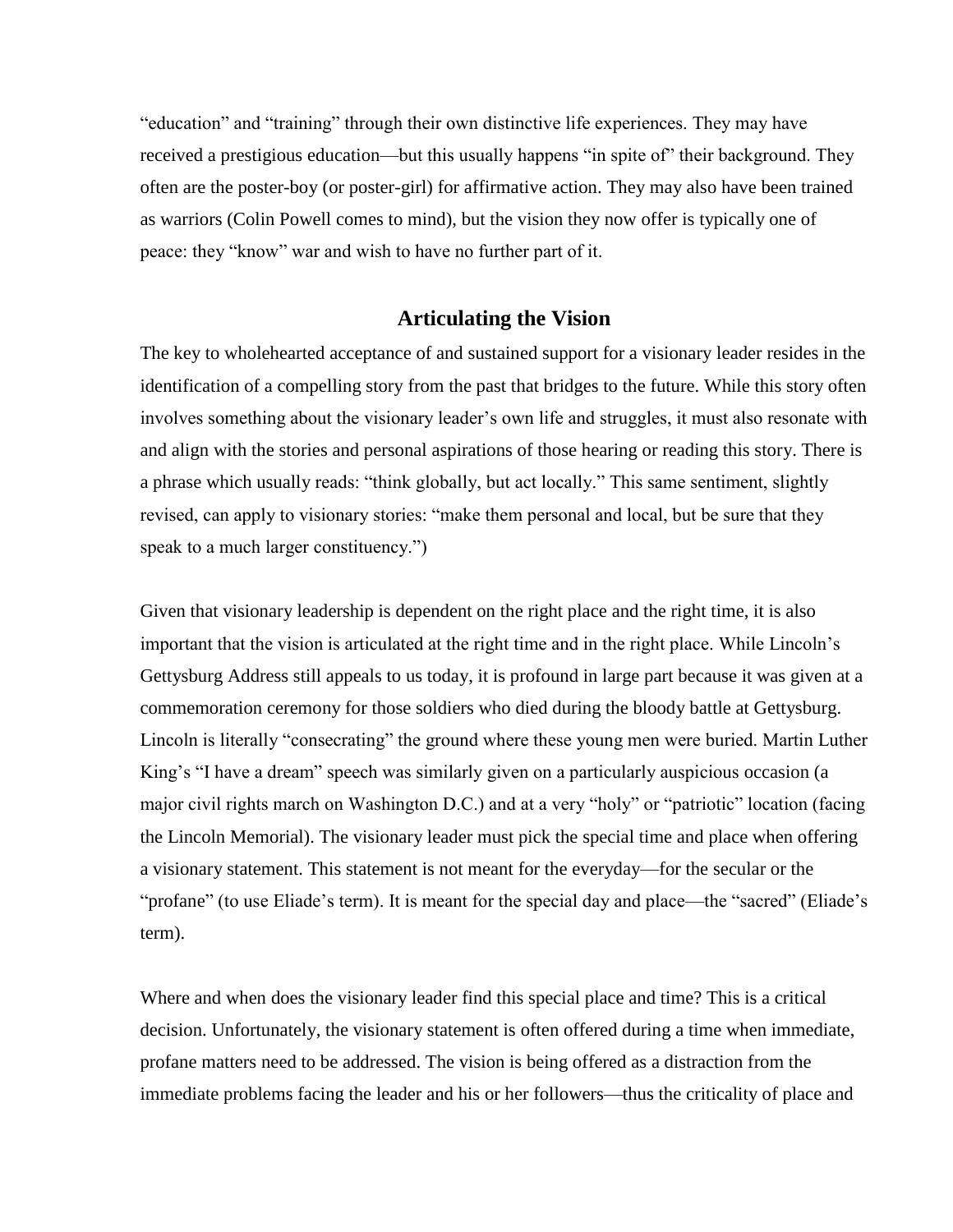time. I would suggest that there are five primary criteria with regard to the nature of an effective statement of vision. These five criteria tell us something about when and where we should offer a vision. I will first briefly identify these criteria and then suggest how these criteria help us identify an appropriate time and place for vision.

First, any statement of vision must be created and sustained by an entire social system—not just its leader(s). Collaboration is just as important when formulating a vision, as it is when assembling an army as a courageous (style two) leader. Second, the vision statement must be offered within a context of appreciation for past accomplishments and present day contributions. All too often the visionary leader (especially if new to this role) will ignore or offer a critical perspective on past achievements rather than honoring these achievements and seeking to learn from them. We must always remember that some day in the near future, we will be the relics of the past and may be overlooked by the next generation. It is not just the wise leader who often feels devalued by the next generation—it is also the visionary leader who holds a vision that is now out-of-date and whose accomplishments on behalf of this vision are no longer fully appreciated.

Third, the statement of vision must be coupled with a statement of mission. Whenever a leaders creates a vision of the future, it must be coupled with a clear commitment to something that is not about the future, or even exclusively about the present—it must be coupled with an enduring sense of mission. What do we do as a family, clan, organization, or social system that remains fundamental and unchanged? That is a key to our survival. We must always look toward the future and toward change through the lens of foundations and continuity. What is our "business" and how does our vision for the future relate to this business.

The fourth criterion concerns the relationship between vision and values. How does our vision of the future relate to the fundamental values of this family, clan, organization or social system? What will and what won't we do in order to realize our dream for the future? Martin Luther King not only offered us a dream, he also insisted that this dream be realized through a set of values based on nonviolence. Similarly, Lincoln's statement of gratitude for the sacrifice made at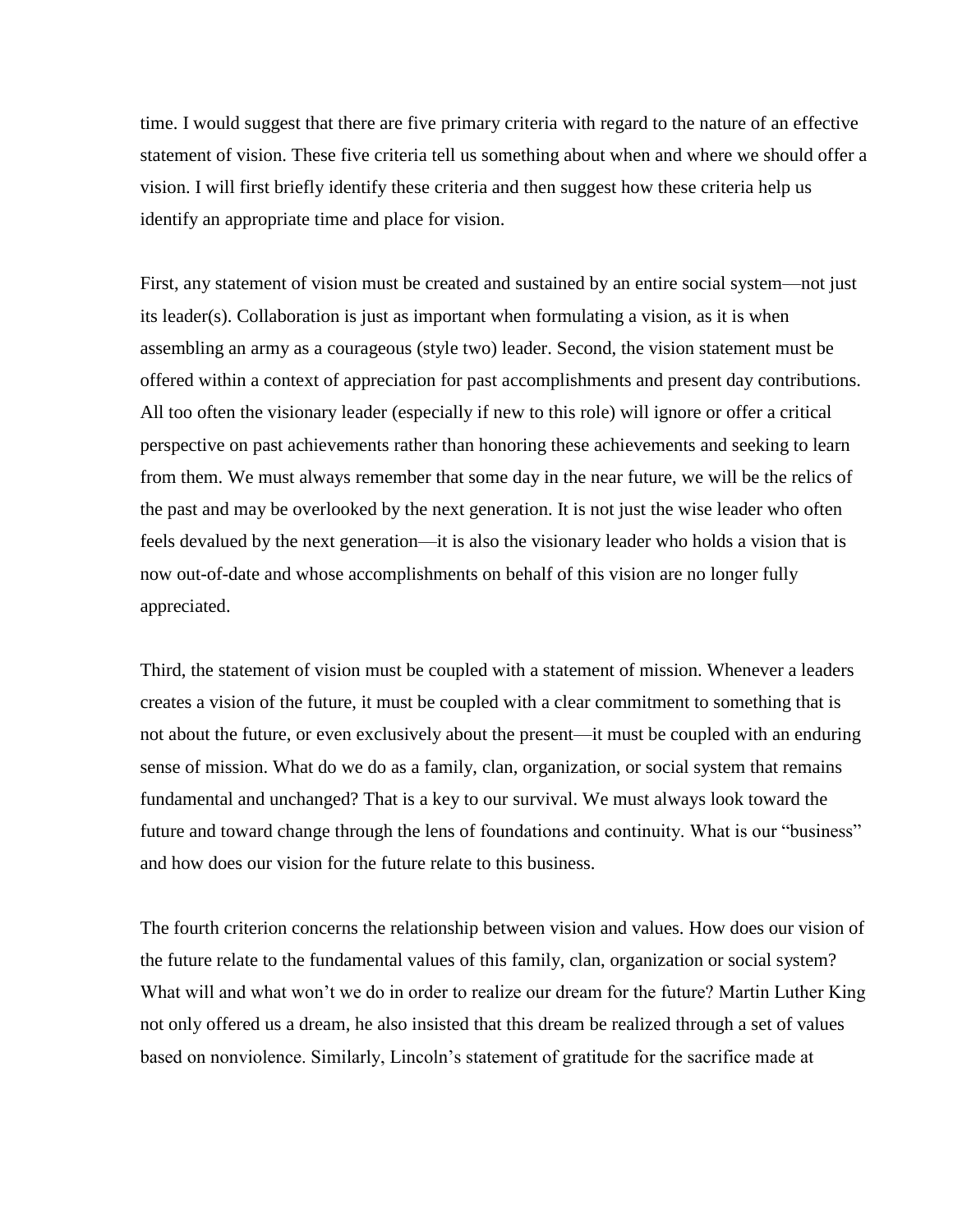Gettysburg is based on his firm commitment to preservation of the union. The "ends" (vision) never justify the use of inappropriate or unethical "means" (values).

Fifth, the vision statement should relate to some formally identified sense of purpose: what difference does our family, clan, organization or social system make in the life of people dwelling in this community, country or world. What social purpose are we serving and how does this purpose relate to our vision of the future? Our vision can be self-serving or even profoundly destructive with regard to social purpose (as in the case of Hitler's vision). It is important that vision be aligned with a fundamental social purpose.

Thus, while a vision statement will change over time (and, as we shall see later, must change over time), the mission, values and social purposes tend not to change or change very slowly. While the vision is the wind in the sails that propels a vessel, the mission, values and social purposes provide the anchor and keel that keep the ship properly aligned (and afloat). Furthermore, even though a compelling vision statement may come out of the mouth of a premodern visionary leader, it ultimately requires collaboration and appreciation if the vision is to be truly owned by those who must enact this vision.

Several conclusions regarding appropriate time and place can be extracted from these five criteria. First, the vision statement should be offered alongside clearly articulated statements regarding mission, values and purposes. These four dimensions of what I label the "intentions" of an organization are tightly interwoven and modifications in one will inevitably impact on the other three. So, one must have his or her "ducks-in-order" with regard to an overall statement of intentions (a "charter" if you will), when articulating a compelling vision. The vision itself should build on many conversations, the sharing of stories (not just the visionary leader's stories) and the identification of moments of "greatness" in the past history and present realities of the organization. Visions come alive and help guide an organization when they are generated and articulated under these conditions (place and time).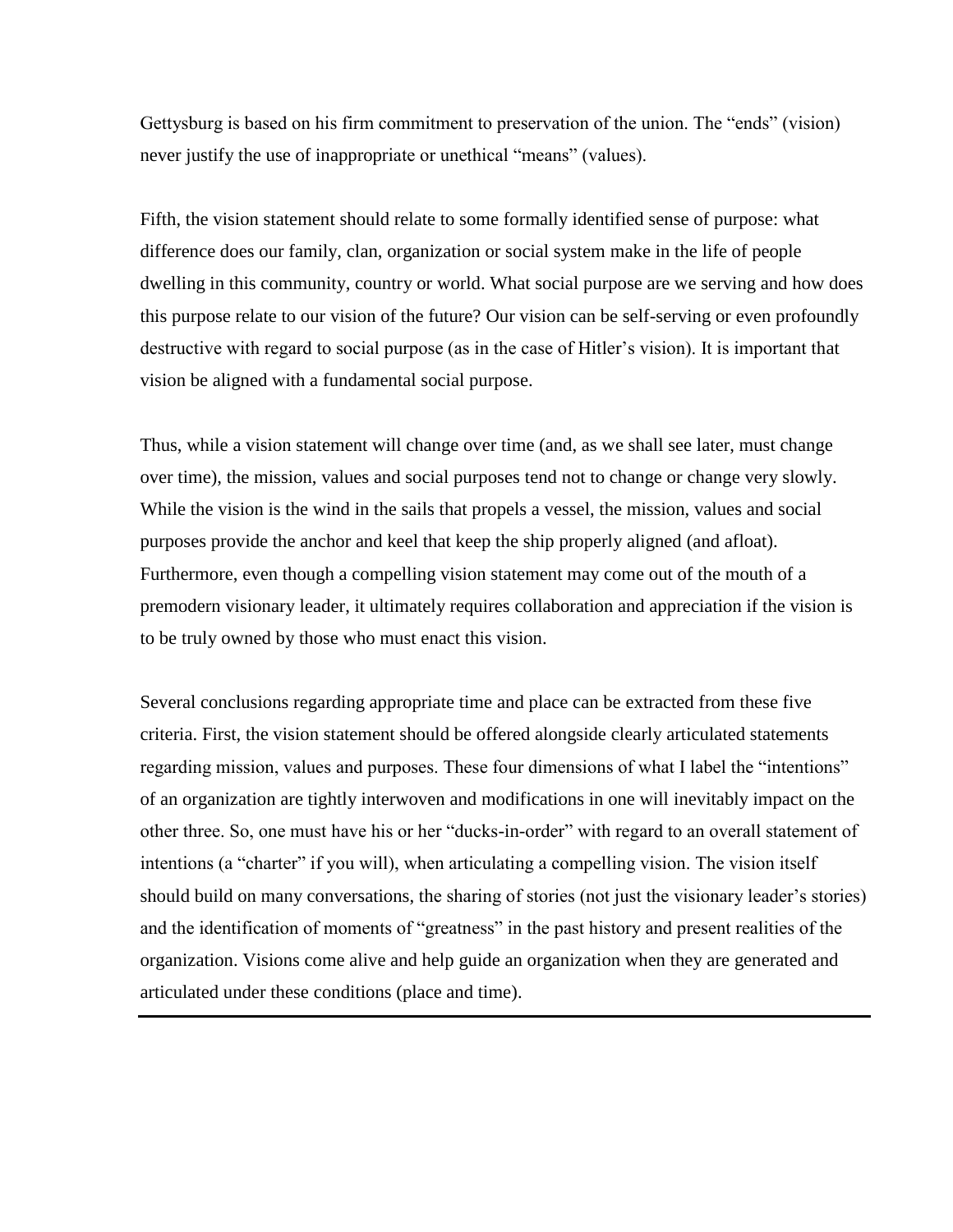## **The Challenge of Premodern Visionary Leadership**

If a vision is generated that is compelling, what do we do about it? We must do more than applaud the visionary speech-giver. We must do more than walk away, inspired to do good –for at least a day or week. So-called "motivational" speakers provide a welcome respite from the daily grind, but they rarely have along term impact. The neurosciences offer an important clue in this regard. Recent research regarding the hormonal system in the human body points to the important role played not just by adrenaline (which plays a key role in courageous leadership focus on fighting and fleeing from the enemy), but also by oxytocin, a hormone that brings us closes together rather than leads us to fight or flee. Oxytocin is a "bonding" agency. It is critical to the production of love and hope in human beings. It is the hormone that surges in women (and even in men) when a child is about to be born. It is the primary physiological ingredient which turns (to use Martin Buber's phrase) an "I-It" relationship into an "I-Thou" relationship.

I would propose that oxytocin is also critical to the sustained engagement with a compelling vision. While adrenaline may surge after a stirring (and visionary) speech, it is the bonding power of oxytocin that motivates people to build on a vision through collaboration and community. Thus, the neurosciences are teaching us that premodern leaders of vision must not just excite people—they must also "bond" people to the new vision. In another publication I write about the "triangulation" that is required for a vision to be sustained. By this I mean that it is not just enough for two people to work together—a third element must be present if the working relationship is to be sustained. This third element is a shared vision (linked to a shared mission, set of values and compelling social purpose). The "I-Thou" conception offered by Martin Buber provides us with guidance in this matter. According to Buber (a Jewish theologian), the "I-Thou" exists through God's grace—God being the third element.

Similarly, the Greek word "agape" refers not just to mankind's relationship to some deity. It also relates to the ways in which we treat and care for other people on behalf of our religious beliefs. In the  $21<sup>st</sup>$  Century, we need not focus on the relationship between humankind and a deity. We can focus instead on ways in which relationships are enhanced and sustained ("I-Thou") when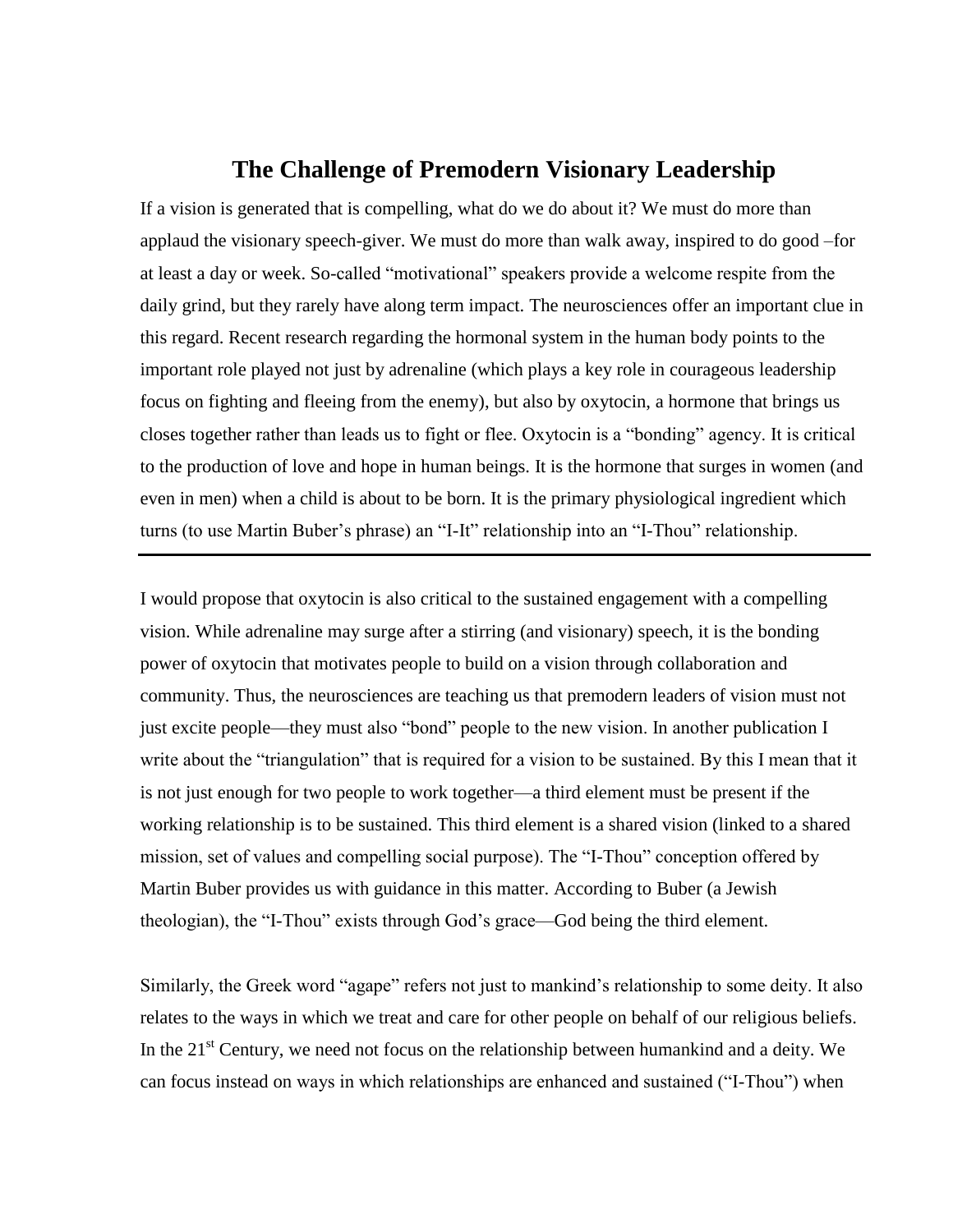these relationships are founded on a shared vision—when oxytocin is produced to bind people together and bind people to an organization and its vision (as well as it's mission, values and purposes). This is the key to enactment of a vision. It must induce a sense of community and shared commitment—hence can not just be the product of one person's sense of the future.

### **Keeping the Vision Alive**

If people are bound together, at least in part, through commitment to a shared, compelling vision of the future, then it become obvious that the key role to be played by the visionary leader is: KEEP THE VISION ALIVE. This usually means not only that the leader periodically reminds his or her colleagues of the vision, but also that the leader facilitates a periodic review of and updating of the vision. The leader of vision is in trouble if the vision either is ignored or if the vision is reached. Thus, there must always be a sense of something undone, of something yet to be done, of something worth doing.

Many years ago, a noted European social historian, Fred Polak, wrote about the decline of social systems that have lost their image of the future. Polak points to a critical factor in the ongoing existence of any social system (or any living system for that matter). It must have something toward which it is moving or toward which it is growing. Organisms are inherently "autotelic‖—meaning that they are self-purposed. They don't need anything outside themselves to engage their world actively and in an inquisitive manner. This is the fundamental nature of play (common to all mammalians) and of curiosity. Without a sense of direction and future possibilities we dry up and find no reason to face the continuing challenge of survival. We also find little reason for producing and preparing a new generation.

A post-nuclear holocaust world is portrayed in the series of Australian movies regarding *Mad Max*. The world is coming to an end. When no viable future is in sight, then (as we see in these movies) there is no attending to children. They must fend for themselves, for we know they have no personal futures. Ironically, there is a powerful story about post-nuclear holocaust in a novel by Cormac McCarthy called *The Road* in which the father continues to protect and sacrifice for his son, even though the world is coming to an end. This extraordinary protagonist somehow finds meaning and purpose – and vision—regarding his son in the midst of despair and death.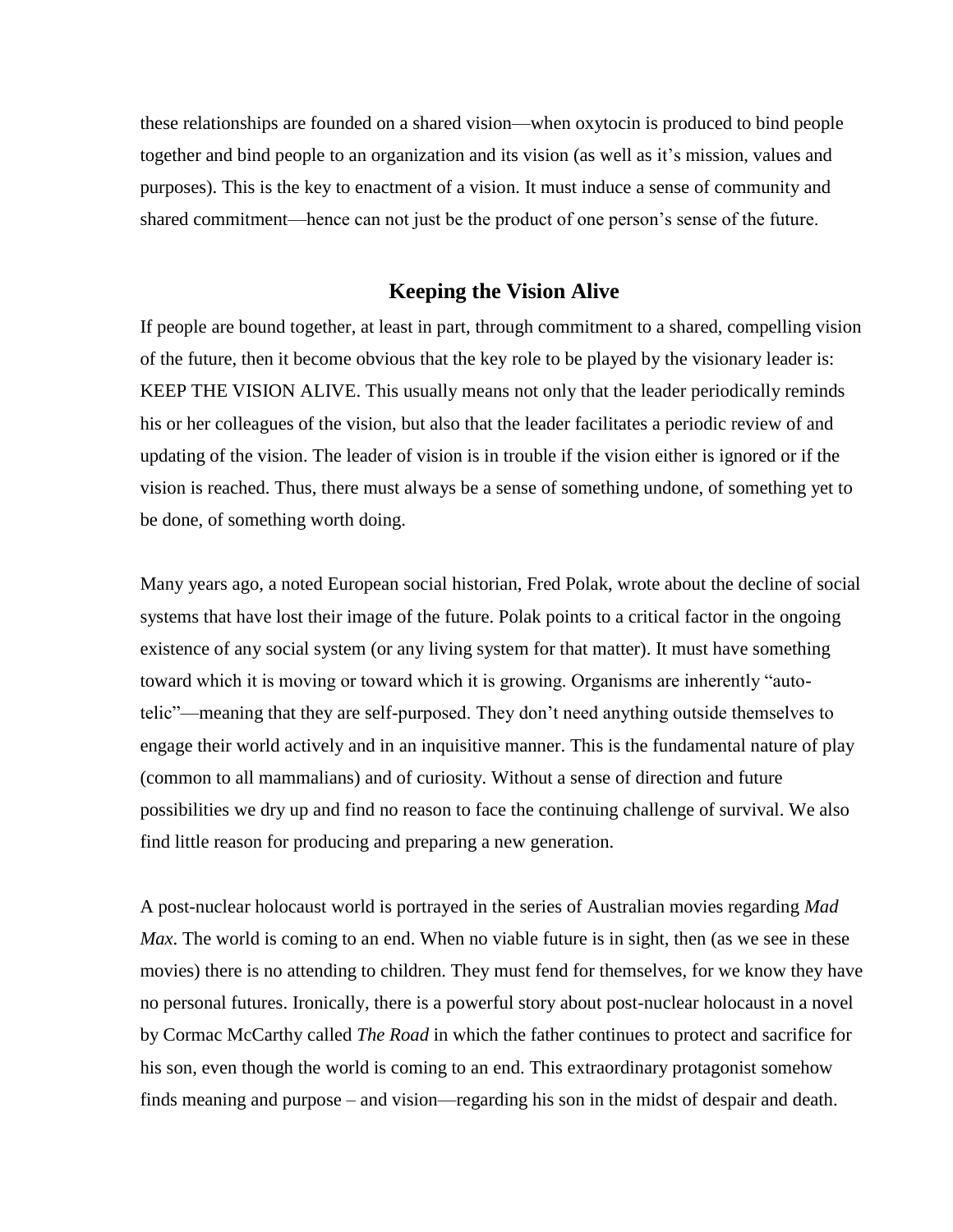Perhaps this is the type of premodern leadership that we need in our challenging world of  $21<sup>st</sup>$ Century terrorism, nihilism and despair. McCarthy offers us a portrait of leadership that blends courage with vision—and perhaps in some very deep manner even the qualities of wisdom.

The premodern leader who is honored and respected for his or her capacity to convey a compelling vision of the future needs a viable vision. One of the great challenges for the visionary leader emerges when his or her vision (or the vision of the community) has been realized, abandoned or ignored. If there is no longer the need for a vision, than we certainly don't need a visionary leader. We can point to Winston Churchill as a notable example of this decline in collective support for a visionary leadership. During World War II, Churchill not only exhibited courage, he also articulated a compelling vision regarding the future of England (and all of Europe), that helped to increase the resolve of English citizens to fight against the Nazi regime and Hitler's equally as compelling (though horrifying) vision for a new Europe. When the Germans were defeated, England and Churchill not only lost an enemy, they also lost their compelling vision for the future. While England (and all of Western Europe) was certainly better off after World War II was terminated than they were during the war, there was not a new Europe. The United Nations didn't solve all international problems. This was not the war-to-endall-wars (as was proclaimed at the conclusion of World War I). Many writers have documented the existential despair that followed World War II, when people had to return to a life that had not improved, despite the visionary statements of World War II leaders like Churchill, Roosevelt, DeGaulle—even Stalin.

### **Organizational Visions**

What about the role of premodern vision on a smaller plain—in a group or organization? I would propose that the same challenge exists. The vision must remain viable. Organizations are often in crisis when they achieve some success and have realized a dream. What do we do now that we have completed this five year plan? We have obtained this grant and have initiated our new programs, but nothing has really changed and we are still hustling for more funds. It is critical that a new set of goals be established before the old ones are realized; it is equally as important, however, that achievement of the old goals be honored and celebrated. An organization that simply moves from one five year plan to a second five year plan is just as vulnerable to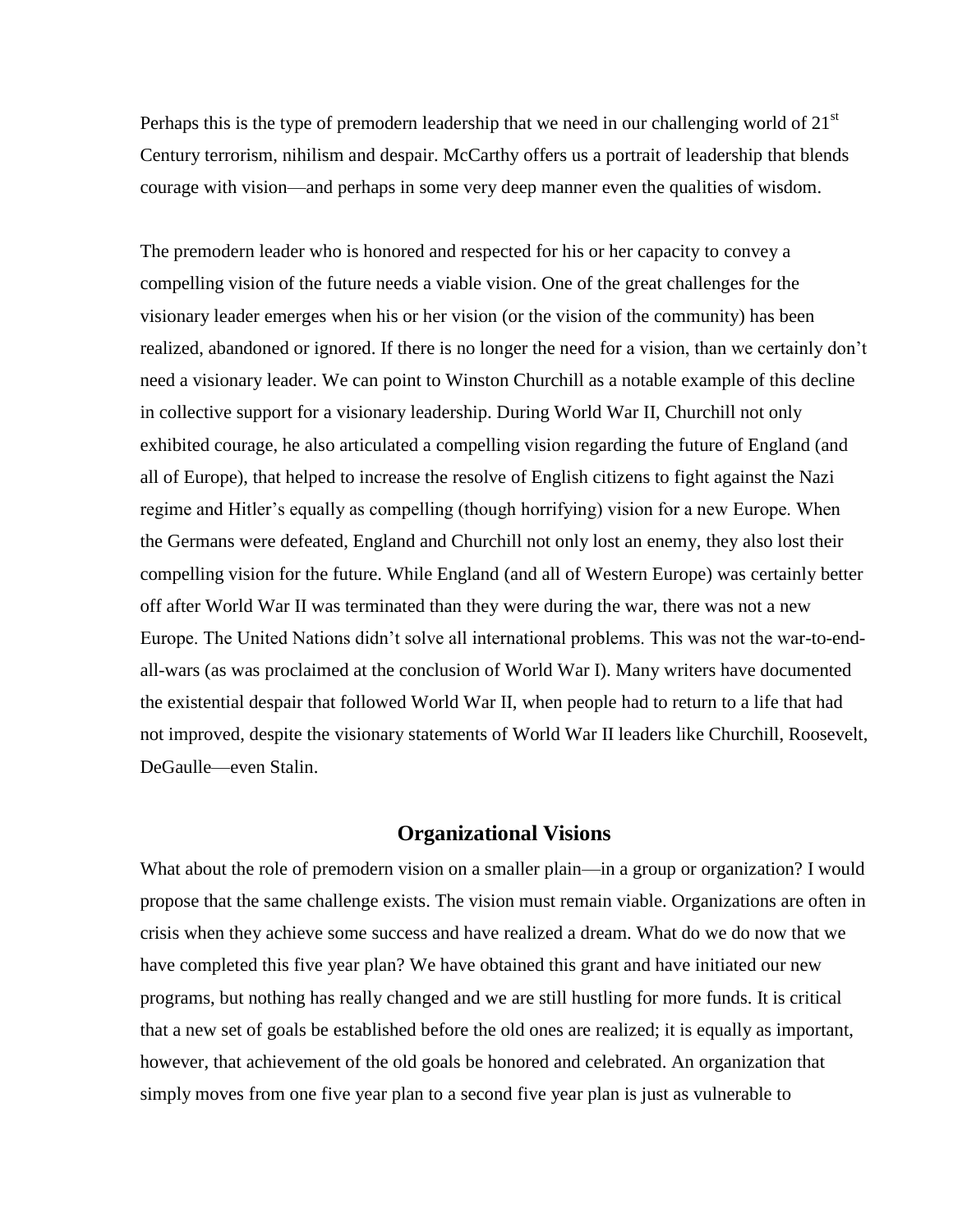exhaustion and disillusionment as an organization that never realizes its dreams (because they have been set too high). We must appreciate the achievement of current goals and must linger for a moment to honor the old dream and vision before moving forward to a new sense of the future.

At times, the old visionary leader must step aside for the new vision—given that he or she has finished the task and awaits a period of rest and reflection back on what has been achieved. At other times, the old visionary leader becomes the new visionary leader and finds renewed energy and commitment while collaborating with others in the formulation of the new vision. As in the case of the old, wise leader and the warrior who has spent many years battling an ancient foe, the visionary leader and his or her followers must decide when "enough-is-enough" and when the mantle of leadership must be passed on to the next generation. This is perhaps the most important decision that a premodern leader can make – whether wise, courageous or visionary. When do I move on and how do I help the next generation succeed? In many instances, this "moving on" will center on the shift to a modern or even postmodern style of leadership.

### **Gods, Heroes and Visions of the Past**

I conclude by proposing that it is not uncommon for us to still live in premodern organizations. At the very least, we are living in the back of our minds and hearts in a world that may no longer exist—if it ever did. This is a world filled with men and women of vision (as well as courage and wisdom). We don't differ in this regard from men and women who lived at much earlier times. The Greeks of antiquity, for instance, believed that their myths were the "realities" of a previous time in their history—when Gods acted upon and in the world and when exceptional men and women (called "heroes") lived in the world. Then one day, according to many Greek writers (such as Homer and Sophocles), this Golden Age came to an end. The Greeks were left, as ordinary men and women, to live ordinary lives and reflect back through myths and ceremonies on this previous world of Gods and Heroes. It is important—perhaps essential—that we recognize the existence of this same premodern perspective in  $21<sup>st</sup>$  Century life. We must acknowledge that we, like the Greeks before us, yearn for a certain type of premodern leadership. We find ourselves disappointed in our leaders. They are, after all, only human. They are neither Gods nor Heroes. At other times we are profoundly thankful for and appreciative of these leaders—and, in particular, we are appreciate of the moments when these leaders are truly heroic